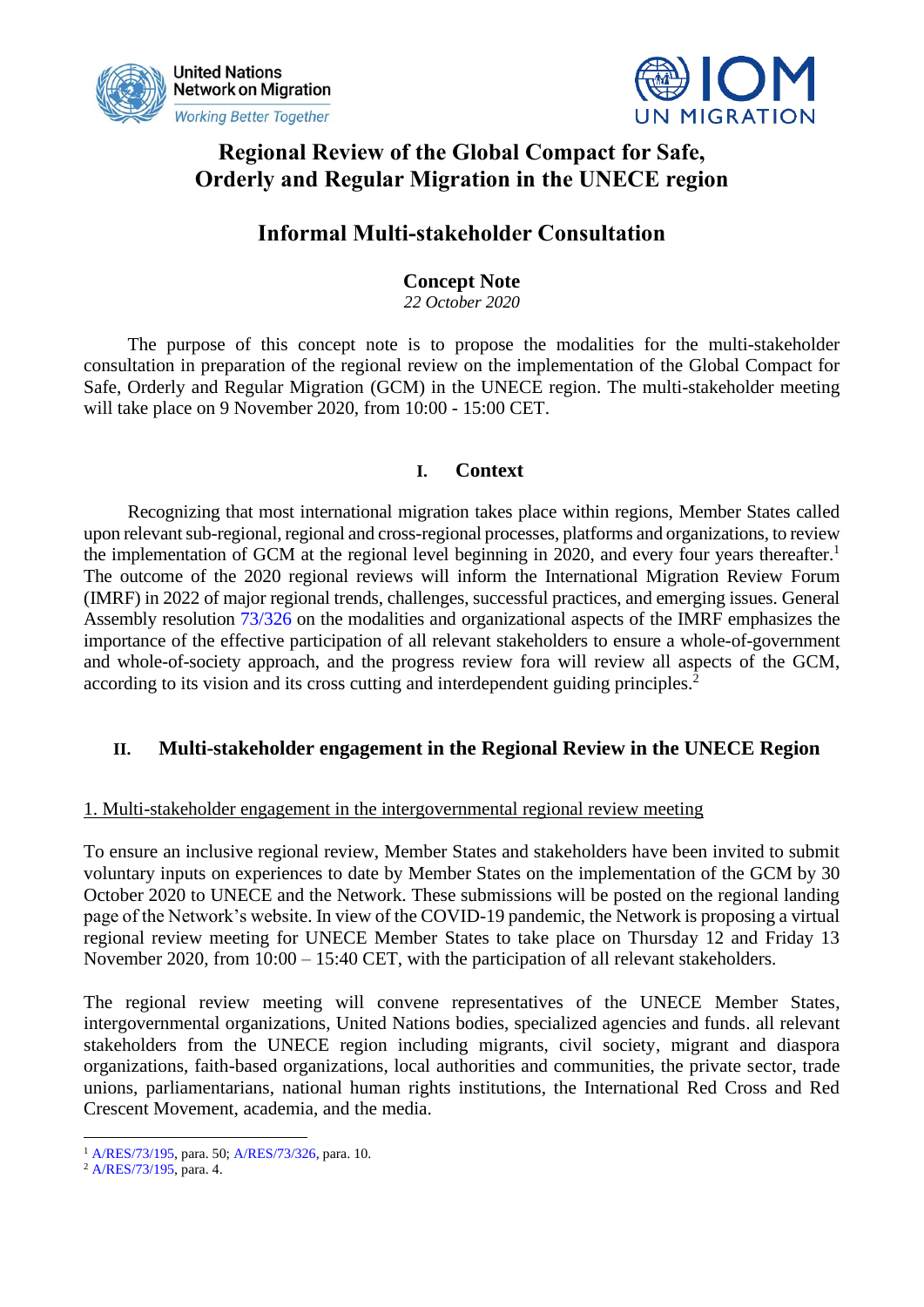#### 2. Informal Multi-stakeholder Consultation

The Network organized a series of informal briefings with stakeholders in the UNECE region to ensure meaningful multi-stakeholder engagement in the regional review process for the UNECE region. Further to those briefing discussions, the Network is proposing the following modalities for the multistakeholder consultation. The consultation will bring stakeholders together, with the participation of UNECE Member States to:

- a) assess the progress made in the implementation of the GCM in the ECE region, in line with the guiding principles laid down in resolution 73/195;
- b) discuss challenges and opportunities for meaningful stakeholder engagement in the ECE region;
- c) formulate key findings and recommendations to inform the 2022 International Migration Review Forum.

The multi-stakeholder consultation will consist of an opening segment, followed by two thematic roundtables*.* Each roundtable will consist of a panel discussion followed by an interactive discussion. The first roundtable will focus on the progress and challenges in the implementation of the GCM in the UNECE region. The second roundtable will focus on best practices for stakeholder engagement in the GCM implementation, follow-up and review in the UNECE region.

A Rapporteur will be selected based on expressions of interest received. The Rapporteur will present a summary of the multi-stakeholder consultation at the intergovernmental meeting on 12 and13 November 2020.

Stakeholders are invited to express their interest in providing speakers and moderators for each of the roundtables. The selection will be done by the Network with due regard to geographic and gender balance and with a view to the ensure representation by all relevant stakeholders.

#### **III. Outcome of the multi-stakeholder meeting**

A Rapporteur will report on the outcomes of the multi-stakeholder consultation during the opening segment of the intergovernmental meeting for the GCM regional review in the ECE region on 12 and13 November 2020.

The multi-stakeholder consultation will further result in a summary report that will synthesize inputs. The outcome report will be published on the regional landing age of the Network's [website.](https://migrationnetwork.un.org/country-regional-network/europe-north-america) The report will also serve as input to the 2022 International Migration Review Forum.

### **IV. Logistics**

A Logistics Note is available on the Network's website: [https://migrationnetwork.un.org.](https://migrationnetwork.un.org/)